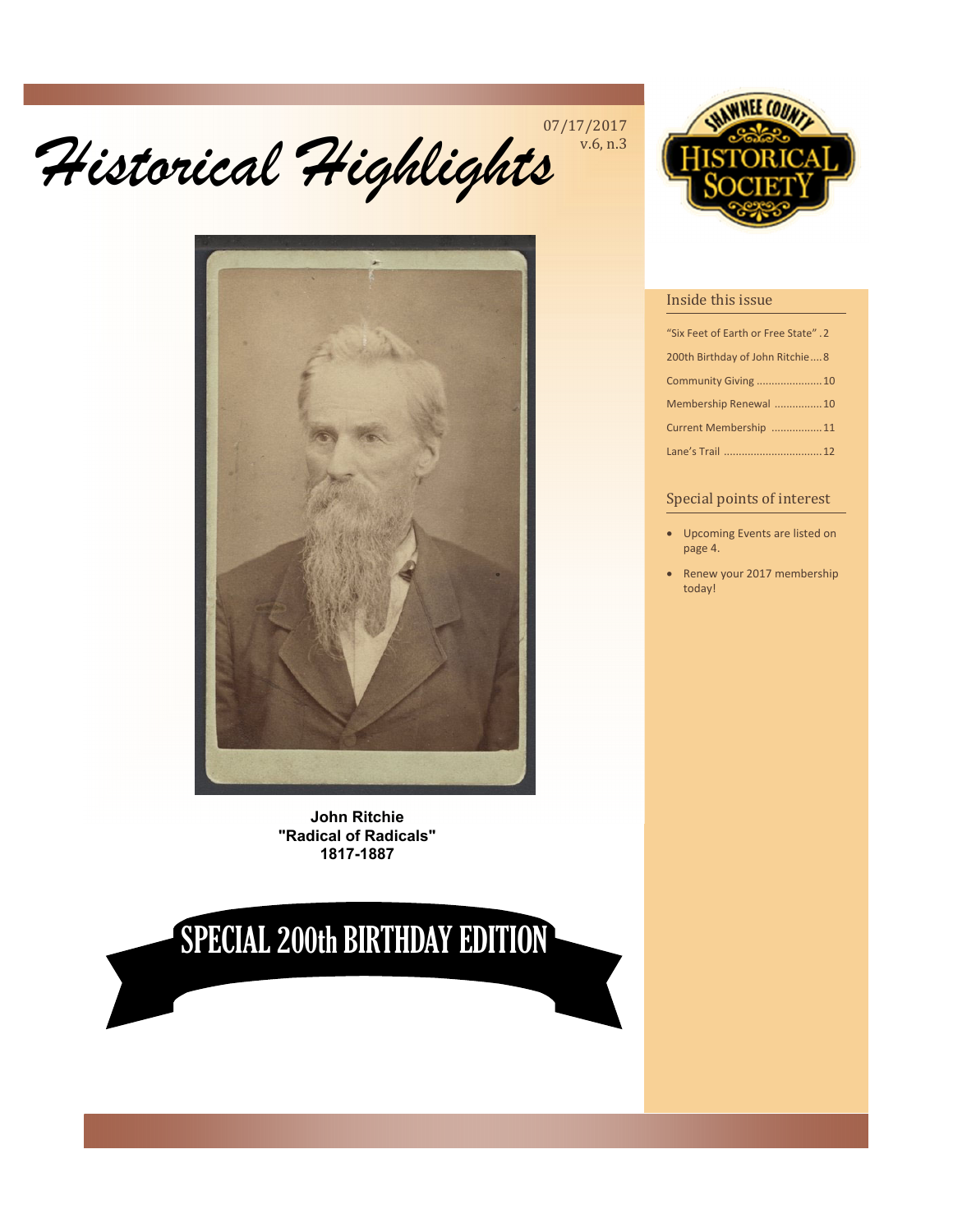#### **"Six Feet of Earth or a Free State" The Legacy of John Ritchie**

Thom Rosenblum

 The latter half of the 1850s in Kansas had the vibrations of a prairie twister about them. They were pivotal and often messy years and the Territory and the nation shuddered over the question whether the new state would be admitted to the union free of slavery. Some had come to Kansas spoiling for a fight. Many more came seeking only a better life and wanting nothing more than to live their lives. But by middecade, the air of public life seemed to be on fire and that public fire singed the private self.

 John Ritchie stood in the middle of it of it all. In September 1855, the year Ritchie arrived in Topeka, big city papers smudged southern hopes that Kansas would enter the Union a slave state, their headlines blaring **Triumph of Freedom** as a Free-State Constitutional Convention assembled in Topeka leaving some to prematurely announce the end of the issue. They could not be more wrong.

 Up from the south and out of Missouri they came, the Border Ruffians carrying banners screaming "Death to the damned Abolitionists" and "No quarter for Free-State-men." At Lecompton, the pro-slavery men forged a legislature which brought its wrath down on any who preached the Free-State cause and threatened to lead Kansas into the Union as a slave state.

 The air was thick with intimations of last days. "Six feet of earth or a Free State," declared one of the most notorious Free State men of them all, Jim Lane. Earthen walls went up around settlements and log cabins transformed into fortresses. Free Staters, hearing the cry "you shall have Slavery" or "every drop of blood must be spilt" formed militias to meet the pro-slavery forces they knew would soon be

marching down alternately dusty and muddy Kansas roads. Even those not caring about ending slavery outside of Kansas, knew that losing meant their property would be sacrificed and their "wives and children ruthlessly violated and they murdered."

 The pro-slavery men stockpiled arms and feather mattresses to throw up against windows of homes in case of attack. "I wish you could take a peep inside our cabin," Mary Titus, wife of Henry Titus, who had arrived in Kansas in April 1856 with a force of 1,000 men intent on driving every Free State man from the territory, wrote from her family from her cabin a few miles south of Lecompton, "you would find 15 U.S. muskets in one corner, half dozen guns and Sharpe's rifles in another, and any quantity of *revolvers* lying about here, there, and everywhere."

 Pro-slavery men blockaded the Missouri River and hid in the thickets along the Westport Road connecting Missouri and Kansas, plundering every wagon and traveler not "sound on the goose" as the saying went. "There is not a single sack of flour or a bushel of meal for sale in this vicinity and we have at least 2000 men, women and children to be fed," newspaper correspondent John Kagi wrote from Lawrence in August 1856. The Free-State men, their bellies grumbling from a diet of often no more than baked squash, pumpkin, and green corn ground up in coffee mils, retaliated by raiding pro-slavery towns. Makeshift armies took the field at places like Osawatomie, Franklin, Hickory Point, and Pottawatomie Creek.

 Uttering nothing but contempt for the Fugitive Slave Act and Lecompton's "Bogus" Legislature, a handful of Free-State families turned their homes into refuges for escaping slaves tracked by their owners, sheriffs, U.S. deputy Marshals, and the slave catchers prowling river banks and towns hoping to catch the fugitives and drag them south for cash. In homes scattered around Topeka, lookouts nervously scanned roads while others prepared wagons to secret fugitives to freedom. Slave owners found them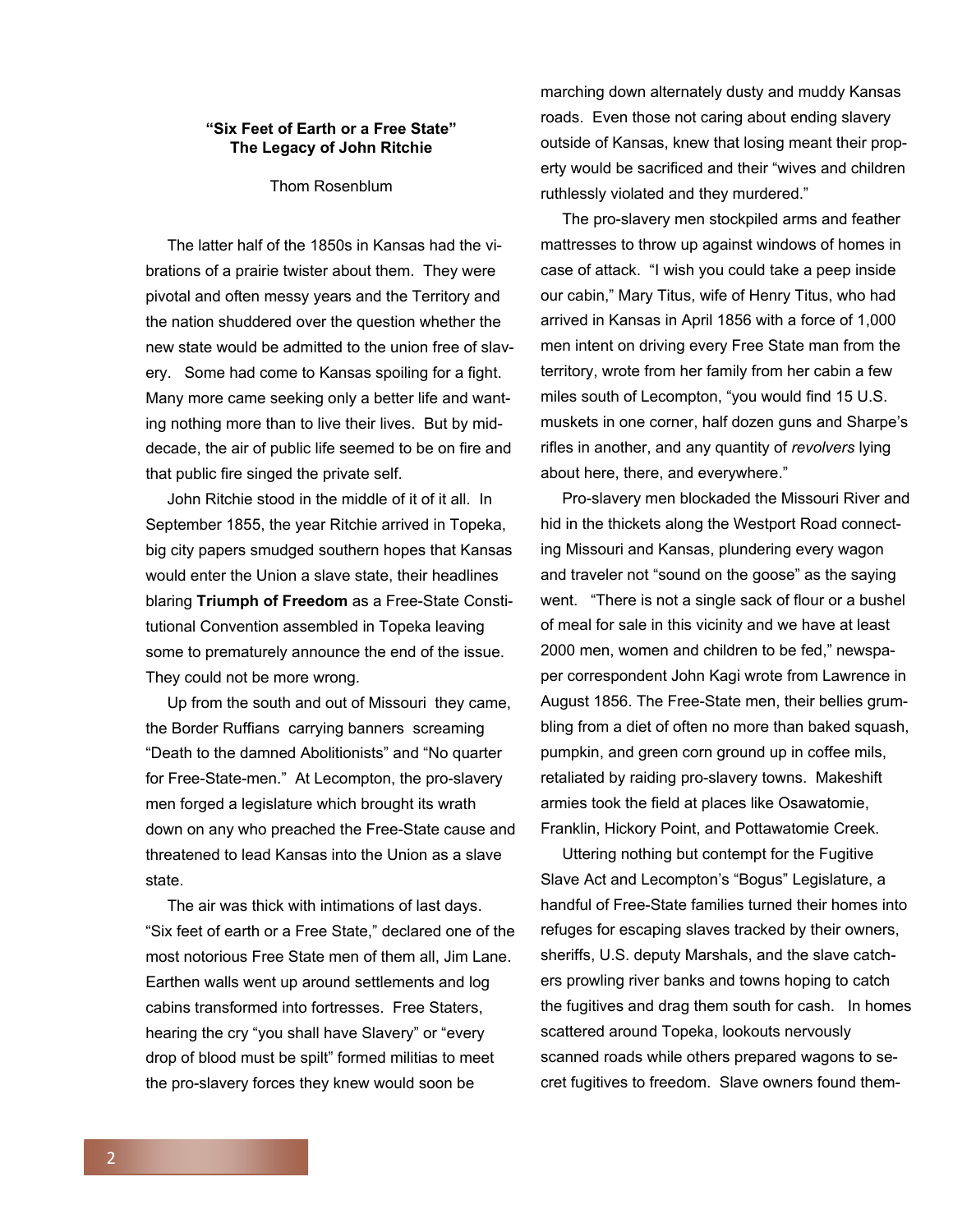selves frustrated in their attempts to bring in the fugitives and more often as not left Topeka, as one observer crowed, "sadder" but "wiser" men.

 As lawmen kept a wary eye on the comings and goings in Topeka and other towns which served as stops for slaves on their trek to freedom, those moving the fugitives devised new tactics such as dressing up in slickers and plug hats and carrying canes to look the part of a slave holder to ward off the suspicion. The aggrieved slave owners countered. One enterprising planter, upon learning five of his missing slaves were at or near Topeka, hired a free black out of Jackson County, MO to pose as a fugitive hoping to learn the whereabouts of his missing human chattel. Known to be a "shrewd fellow" and possessing "some knowledge of the character of an abolitionist," the spy soon learned what route the fugitives had taken. The planter lit out to re-claim his chattel, overtaking not only his five but another six just as they crossed from Nebraska into Iowa.

 John Ritchie rode with a Free-State militia and turned his property into a sanctuary for fleeing slaves. In a battle in which those who opposed slavery in the territory were far from like-minded on the extent of freedom blacks should enjoy, the editor of the *Leavenworth Times* singled Ritchie out as a "Radical's Radical," gifted with a "pluck which enables a man to take ground alone and on a fixed principle." In the eyes of a correspondent with the *New York Times*, Ritchie "has always been a *Radical* – Buchanan would say an Abolitionist, and is supposed to have a *life-interest* in the Underground Railroad."

 Kansas gave rise to men like Ritchie because slavery, the nation's fatal flaw, was awful enough to breed opponents of equal fury. The 1850s had proceeded chaotically. When the decade closed, if it was the end of some things, it prepared the way for other beginnings. In the years following the Civil War, Kansas continued to be a laboratory of social experimentation and political insurgency leading the *New York Times* in 1889 to declare the state "the great experimental garden of the nation."

 Possessing a reformists' vision regarding what an ideal society should look like, John Ritchie, as many abolitionists, sought to purge Kansas and the nation not only of slavery but of other evils as equally great. Ritchie embraced the struggle to expand the American promise of equality to women. In 1867, State lawmakers submitted two suffrage amendments to the state constitution, one removing the word "negro" the other removing the word "male." When Susan B. Anthony and Elizabeth Cady Stanton began stumping the state on behalf of woman's suffrage, John Ritchie introduced them on a Topeka platform. The tone of the occasion was quickly set when a local daily reported while Ritchie's message "thundered out," it was met by "very audible snickers." The voters turned both amendments back.

 The suffragists, however, refused to remain silent. The following year, Mary Jane Ritchie called a meeting to organize the Topeka chapter of the Woman's Suffrage Association at her home. The nascent association attracted little interest

#### **Topeka Walking Tours**

Did you know that the SCHS's website has a walking tour resource guide? It is located under the Archives tab on our main page at www.shawneecountyhistory,o rg. We currently have historic tour information for:

-Historic North Topeka

-Downtown Topeka

-Holliday Park

-Topeka Cemetery

-St. Joseph's Parish

-Urban Living in Topeka

-Home Styles in Topeka

These guides contain pictures, information, and are all printable for your convenience. You can even visit our website on your phone and bring up these guides while you are on the go.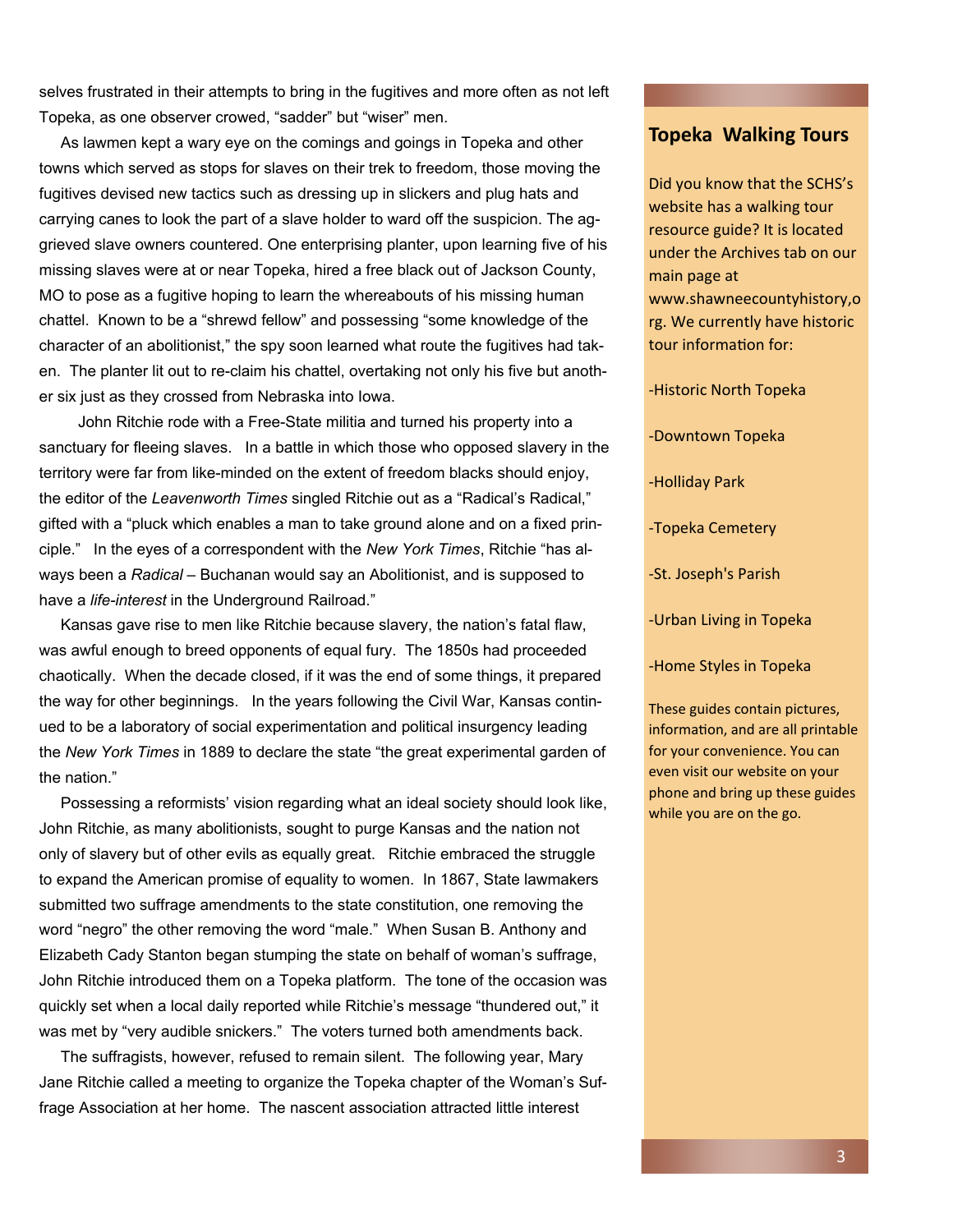### **SCHS Events**

**Aug 21** Board of Trustees Meeting-Cox Communications Heritage Education Center meeting begins at 5:30 PM

**Sep 18** Board of Trustees Meeting-Cox Communications Heritage Education Center meeting begins at 5:30 PM

**Oct 16** Board of Trustees Meeting-Cox Communications Heritage Education Center meeting begins at 5:30 PM

**Nov 20** Board of Trustees Meeting-Cox Communications Heritage Education Center meeting begins at 5:30 PM

**Nov 25** Christmas at the Ritchie's - Details to come!

**Dec 3** SCHS Annual Membership Meeting - Cox Communications Heritage Education Center -Meeting begins at 2:00 PM - Light refreshments

For an updated list of upcoming SCHS Events visit our website at:

**www.shawneecountyhistory.org**  click the **Events** tab

with only six or seven persons attending yet it survived.

 Change, however, was again about to be unleashed. In the half century which elapsed between the first state suffrage referendum in 1867 and the passage of the Nineteenth Amendment in 1920, a growing band of women began to apply their sense of duty of to society and in the name of social justice transformed women's clubs from their earlier devotion to charity, religion and domestic arts to focus on a broad-based political and economic equality and social reform. They disclaimed the old notion that women were the weaker sex crying out "when we get our rights we won't care whether the men are pleased or not."

 In 1884, Kansans formed the State Equal Suffrage Association and in 1887 the ladies of Kansas won the right to vote and run for office in all city elections. They quickly made their presence at the polls felt when in 1889 Susannah Medora Salter won election as mayor of Argonoia, Kansas. Within two years, five more Kansas cities elected female mayors and city councils.

 Not being content with winning the municipal vote, Kansans concentrated on their final objective of unlimited suffrage. By 1905, The State Equal Suffrage Association boasted 894 members. Susan B. Anthony proclaimed Mrs. Lucia O. Case, Dr. Eva Harding, and Mrs. N. W. Lyon of Topeka her "Kansas Trinity." On November 5, 1912. Kansas voters approved the Equal Suffrage Amendment to the state constitution. Again, women quickly made their presence felt when in the election of 1916, some 250,000 women out of a total Kansas vote of 625,000 cast their ballots for the President of the United States, the majority of the female vote, including some 70,000 Republican women, going to Woodrow Wilson who had run for re-election on the promise to keep the nation out of the war in Europe. No amount of argument, the *New York Times* wrote, could shake Kansas women from their support of the peace candidate. Still, the fight for national women's suffrage went on. In August 1918, Topeka suffragette Effie Boutwell-Main became the only Kansas woman to earn the "Jailhouse Door Pin" after she and forty -six others were arrested and sentenced in Washington, D.C. for picketing in front of the U.S. Capital. In June 1920, less than two weeks after Congress proposed an amendment to the U.S. Constitution granting women the right to vote, Kansas lawmakers voted in favor of ratification. Two months later the  $19<sup>th</sup>$  Amendment to the U.S. Constitution was adopted.

 As many abolitionists fighting to rid the nation of slavery, Ritchie came to see drink as an evil needing to be eradicated if America were to be fully cleansed of sin. In 1857, Ritchie lead a party of one hundred "prominent and respectable citizens on a raid on several Topeka establishments known for selling liquor, smashing kegs and bottles worth at least \$1,500. In an age when political campaigns depended on the art of the stump speech, Americans by the thousands turned out in city green spaces, auditoriums, and tents pitched in fields to hear loyalists ask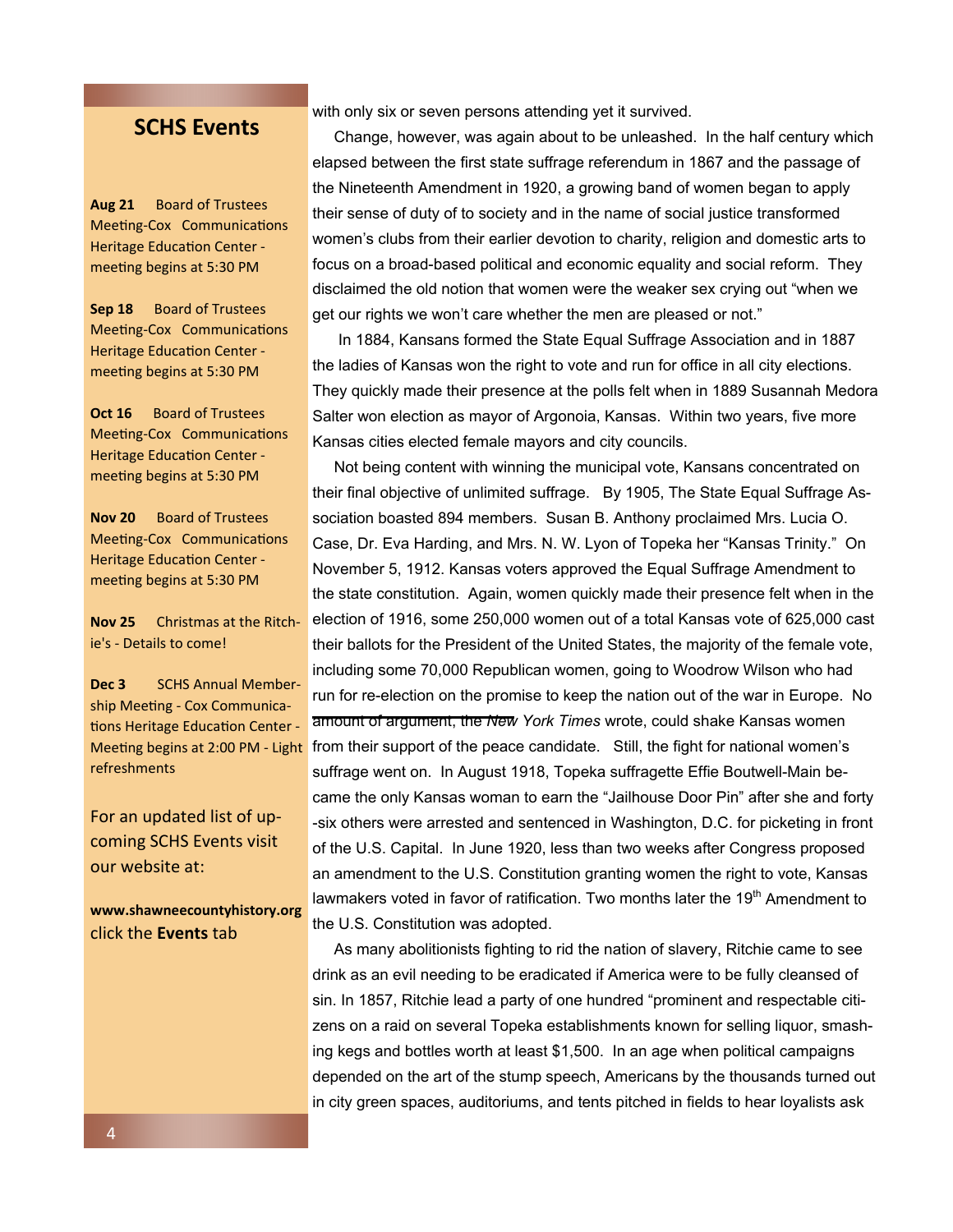for their support. In 1879 Ritchie arrived at Bismark Grove in Lawrence to address the National Temperance Camp meeting in support of a proposed amendment to banish liquor from the state. Over the course of twelve days, some 100,000 turned out to hear the prohibition message, causing Kansas Governor John P. St. John to cry out "the eyes of the whole people are turned to Kansas."

 In 1880, Kansas lawmakers placed a prohibition amendment on the books, declaring in politics the issue to now be as "as dead as slavery." Yet, while laws are passed at specific moments, their enforcement is rarely clean and precise. It was still said you could light in Topeka or virtually any other city in the state and in five minutes be sipping from a bottle of "White Mule" or "Exhaustion Cure" procured from a local druggist. The "joint business" in Topeka, as one newspaper proclaimed, like Alfred Lord Tennyson's brook in the poem of the same name, "goes on forever."

 In winter of 1900-1901, convinced God was on her side, Carrie Nation led the Topeka Home Defenders through city streets in her crusade to rid the state of the evils of alcohol. On one such raid, Mrs. Nation egged on a mob of 500 with the cry "Come on, children; we must be doing God's work." Taking the lead was a contingent Washburn College football players, a school John Ritchie helped found, armed with a battering ram. Behind them marched the crowd wielding hatchets, clubs, brooms, and stones. They destroyed one joint, smashed six bar fixtures stored in a livery stable, and ransacked a cold storage house. On the heels of the raid, Topekans gathered in a mass meeting in which a crowd reported to be 3,000 issued the call that "the jointists must go – by peaceful means if possible; by force if necessary." Within week, a reporter with the *Topeka Daily Capital*, making rounds of the joints, could find not one saloon open and liquor being sold nowhere with even the barroom fixtures removed to a place of safety. By spring, however, the bars were back in business operating with seeming impunity. It did little good to convict a joint keeper in the police court, the newly elected Topeka City Attorney lamented, "because the case always was appealed to the district court where it was generally dismissed." Although Kansas lawmakers continued to stiffen the prohibition laws, it was not until 1917 that the legislature passed and Governor Arthur Capper signed into law the socalled "bone dry" law which criminalized not only the manufacture and sale of intoxicating liquors but its possession and use with the exception of communion wine.

. Where John Ritchie had raged against a reading of the Constitution which gave white men the right to hold blacks as chattel, a new breed of radical arose raging against the system of wage slavery in which what they viewed as a man's most precious possession, his labor, was being exploited by those who saw the working class as fodder for their factors and ripe for the plunder. As the 1890s proceeded, Kansans such as Mary Lease and Dr. Eva Harding predicted the inevitable coming of a "great struggle between labor and capital in which blood will flow all over the country."

 In the town of Girard in southeastern Kansas, beginning in 1897 presses turned out the Socialist Party's *Appeal to Reason* which at its peak had a circulation of some 760,000 readers and counted among its regular contributors Eugene Debs and Upton Sinclair. The following year the Socialist ticket first appeared on a Kansas gubernatorial ballot with the cry that "labor should own the tools which produce the wealth of the country".

 Topeka's socialists railed against a system which saddled laboring men and women with long hours, dismal pay and exploitative working conditions. Where a Leavenworth newspaper once lauded John Ritchie as one "who dares to take the somewhat unpopular ground of an Extreme Radical," during the early decades of the twentieth century, Ike Gilberg, a Jewish Tailor who had fled Russia in 1889 arriving in Topeka by 1907, now earned the label "the leader of Topeka radicalism."

In the years following the Civil War, the trickle of freedmen seeking a refuge in Kansas, turned into a flood with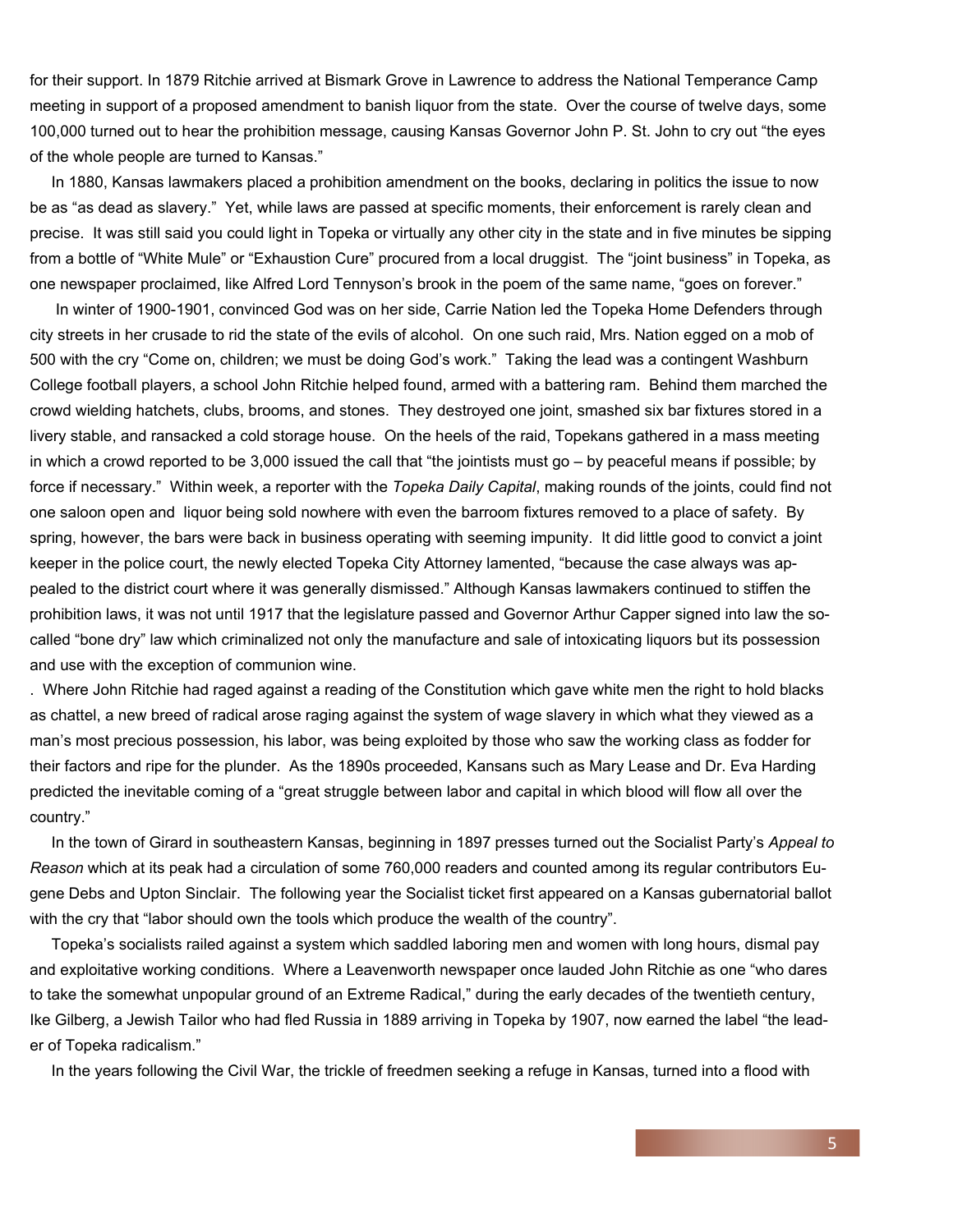those fleeing an increasingly hostile south with Reconstruction's end and the withdrawal of federal troops in 1877. This was Kansas which had been freed through "suffering and blood." The land where John Brown had taken a dreadful revenge on those who would keep a man shackled in irons because of his race. For a people who had their fill of living in fear of night riders, a popular song of the day promised in Kansas, "De Shot Gun Rules No Mo'E." This land, the prophets and speculators told them, was theirs.

 And in many ways Topeka kept that promise of a better life. A solid, generally conservative black middle class quickly emerged. In "the Bottoms," the city's oldest black neighborhood just northeast of the Topeka's business district along Kansas Avenue, black-owned businesses sprang up while African Ameri-

*"This is Kansas" where "the liberty loving spirit of John Brown still lives" a Topeka newspaper cried out, where "no person will ever be returned to plantation owners and blood hounds . . . to pay debts and remain in bondage."* 

can doctors hung shingles outside their office doors. A black-owned newspaper kept track of it all. Rather than find themselves bottled up in one neighborhood, blacks scattered across the city's landscape, the majority settling in enclaves dotting the landscape with colorful place names like Tennessee Town and Mud Town. Just south of Topeka proper, migrating blacks found a home on John Ritchie's land. Frye Giles, one of Topeka's founders, recalled in his history of the city, so many of the settlers on Ritchie's land "were of the colored race," that "it militated against the sale of lots to white people."

 Watching over their community was a cadre of African American lawyers who knew only too well that freedom depended on law. Some came to Topeka with degrees earned from far away institutions. Others were homegrown, receiving their legal training at Topeka's Washburn College, built in 1865 on land donated by John Ritchie and with stone taken from his quarry.

 These attorneys believed that the law was not set in stone but could and should be used for social justice when others avenues were blocked. They fought to keep the city's green spaces open to all and shot down attempts at restrictive housing covenants designed to keep blacks from moving wherever they wanted. They took up the cause of African American mothers who, at a time when more Americans swam than regularly attended picture shows, could not really explain to their children why they could not use the municipal swimming pool on a sweltering hot Kansas day.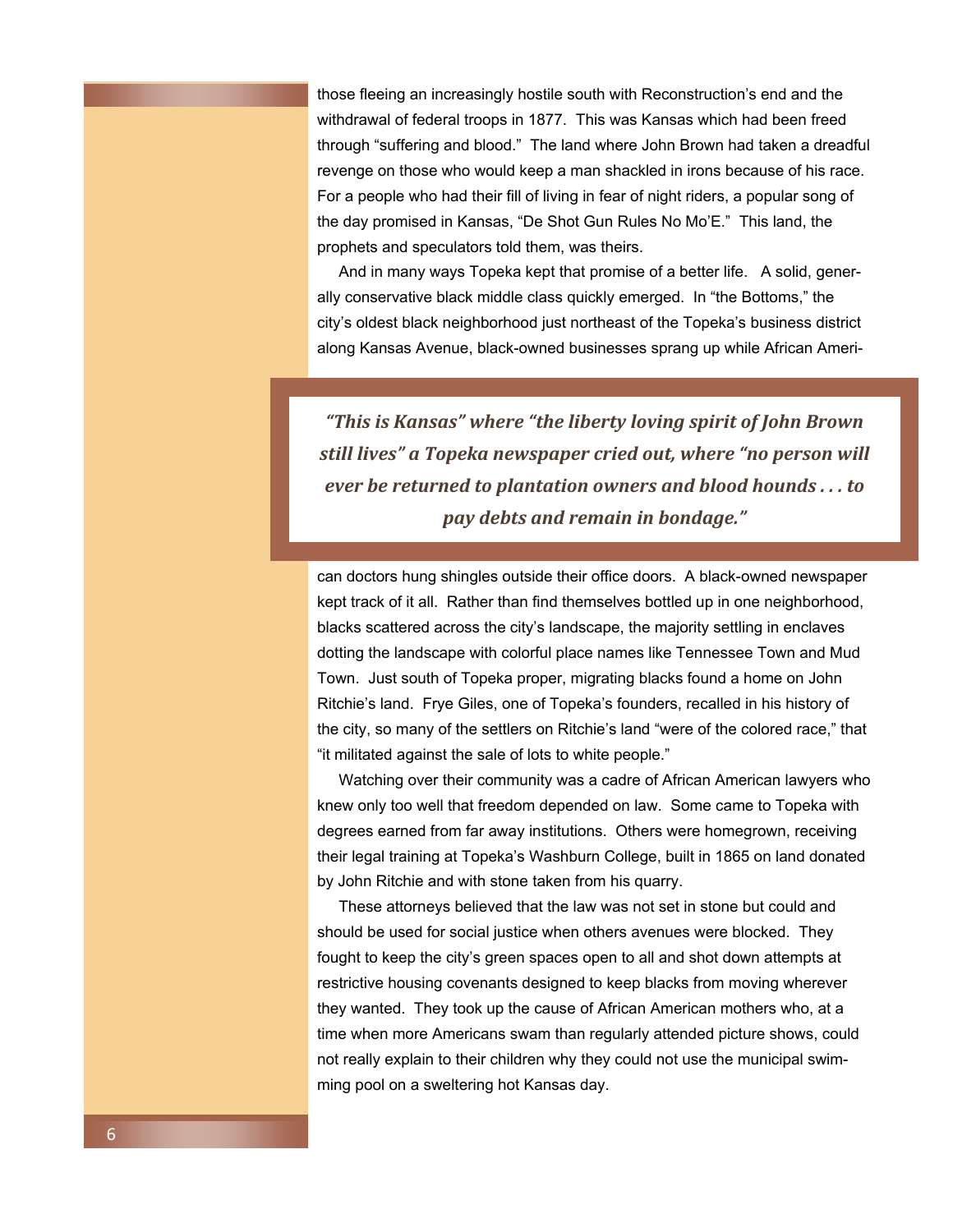Where John Ritchie had used his wiles and property to ferret fugitive slaves to freedom, Topeka black attorneys, made the city a safe haven for those fleeing the Jim Crow laws in the states of the old Confederacy. In 1919, they fought to keep the hands of Arkansas' Attorney General off of black union leader Robert Hill. It was Hill who authorities blamed when violence broke out after sharecroppers, having had a bellyful of receiving five cents on a dollar for their crops, banded together to lay out a plan to either use the law to force the landowners to pay a fair rate or that failing, call a boycott. Nobody knows who fired the first shot but outside a small church just north of the city of Elaine where the union members had gathered to meet, a Phillips County sheriff lay dead, White residents snatched up weapons, the wild armed pursuits through the fields and woods around Elaine leaving five whites and twenty-five blacks dead although several of the vengeful whites claimed the total number of lives they took numbered in the hundreds.

 Hill was nowhere near Elaine during the fighting. As lawmen and others attempted to hunt him down though, he fled to Kansas. With Arkansas juries often deliberating no more than eight minutes before handing down sentences of death to those they had rounded up, Topeka's black attorneys rallied, announcing they were "fully prepared to resist" any attempt by Arkansas to remove Hill from Kansas soil. They made their plea to Kansas Governor Henry J. Allen arguing that Hill would never receive a fair trial, if he, in fact, lived long enough to even see the inside of a courtroom. It did not take long for Allen, confronted with a "flood of anonymous filthy letters" coming out of Arkansas saying the hangman should not be cheated, to agree and announce he would not turn Hill over to the state authorities.

 Then there was the time a Deputy Sheriff from Louisiana, wearing a "large umbrella sombrero with two large navies buckled on him," arrived in Topeka to claim a local man on a charge of kidnapping. The accused, in fact, stood guilty of nothing more than bringing home his two half-brothers who were indebted to a plantation owner one hundred and forty dollars. The local attorneys "fired their trench guns into the case" and went to Governor Ben Paulen who they convinced to stand firm. "This is Kansas" where "the liberty loving spirit of John Brown still lives" a Topeka newspaper cried out, where "no person will ever be returned to plantation owners and blood hounds . . . to pay debts and remain in bondage."

 A little more than ninety years after Kansas entered the Union as a free state, nine judges sitting in the nation's highest court, handed down a ruling in another hard fought battle in Kansas over the right to enjoy a full and free life. Just as the Underground Railroad existed as an act of defiance against the law of the land which doomed one man to be held as slave by another, the U. S. Supreme Court's 1954 ruling in *Brown v. Board of Education, City of Topeka* dashed against the rocks a reading of the U.S. Constitution that assigned generations of African Americans to an inferior class of citizenship. That decision severed the past from the future like a knife and history cracked open again. On May 17, when Chief Justice Earl Warren read the opinion of a unanimous court, uttering the words "we conclude that in the field of public education the doctrine of 'separate but equal' has no place. With those words, the promise offered up by John Ritchie to a people seeking a better life took yet another step closer to a vision of the state and the nation as a fairer and just place.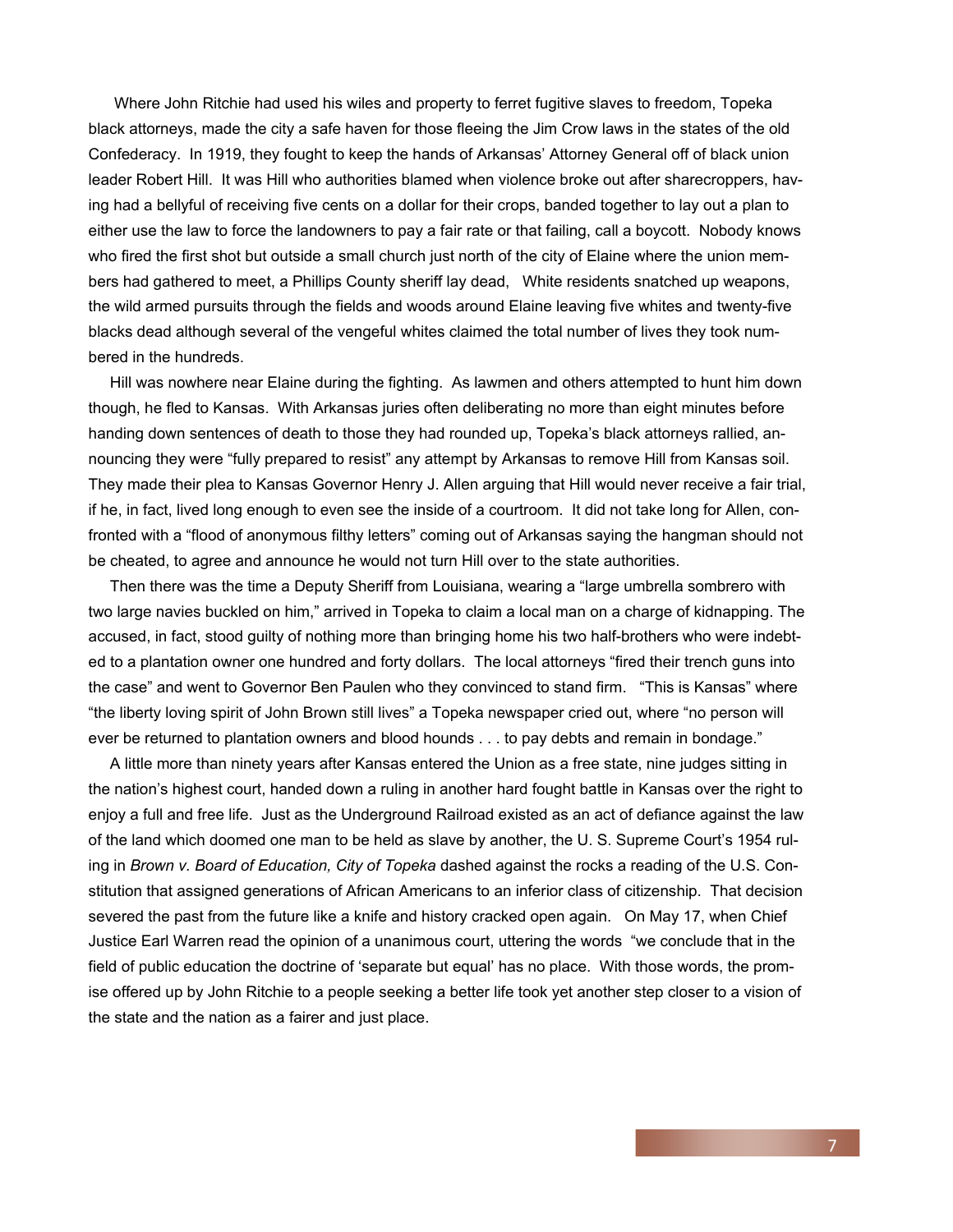# **News to Use**

If you're not receiving our bimonthly email newsletter **SCHS News to** 

**Use**, please send your name, address, and email toschsupdate@gmail.com It's our primary method of keeping you up to date on coming events and activities. If you're not sure that we have your current email, send the requested information and we'll check.

# 200TH BIRTHDAY CELEBRATION FOR JOHN RITCHIE

Monday, July  $17<sup>th</sup>$  was the 200th Birthday of John Ritchie. He has been a beacon of freedom in Topeka and throughout the country. In honor of John Ritchie, the SCHS hosted a birthday party for Ritchie on the site of the Historic Ritchie House on Sunday, July 16. The Westar Bluegrass Players performed on a bandstand, provided by event co-sponsors Shawnee County Parks and Recreation Department, and Topeka Mayor Larry Wolgast honored the day with a reading of his proclamation making July 16, 2017 John Ritchie Day. The proclamation can be viewed on our website at www.shawneecountyhistory.org/ copy-2-of-additional. Later in the day the Santa Fe Band provided patriotic themed music event goers.

There were also area crafters demonstrating candle making, woodworking, ceramics, and more. Attendees were able to get a first-hand look at how to work with and make things from simple everyday items.

Five lucky attendees received a complimentary membership to the SCHS. And of course, no birthday party would be complete without a cake and ice-cream. G's Ice-cream shop in Topeka provided the delicious treat.

Everyone also got a chance to meet John Ritchie himself, as interpreted by our own SCHS President, George Bernheimer. He was joined by John Brown (Kerry Altenbernd) and Jim Lane (Tim Rues). The three gentlemen interacted with visitors and gave their views about the struggle to make Kansas a Free State.

Site visitors were invited into the Ritchie home where they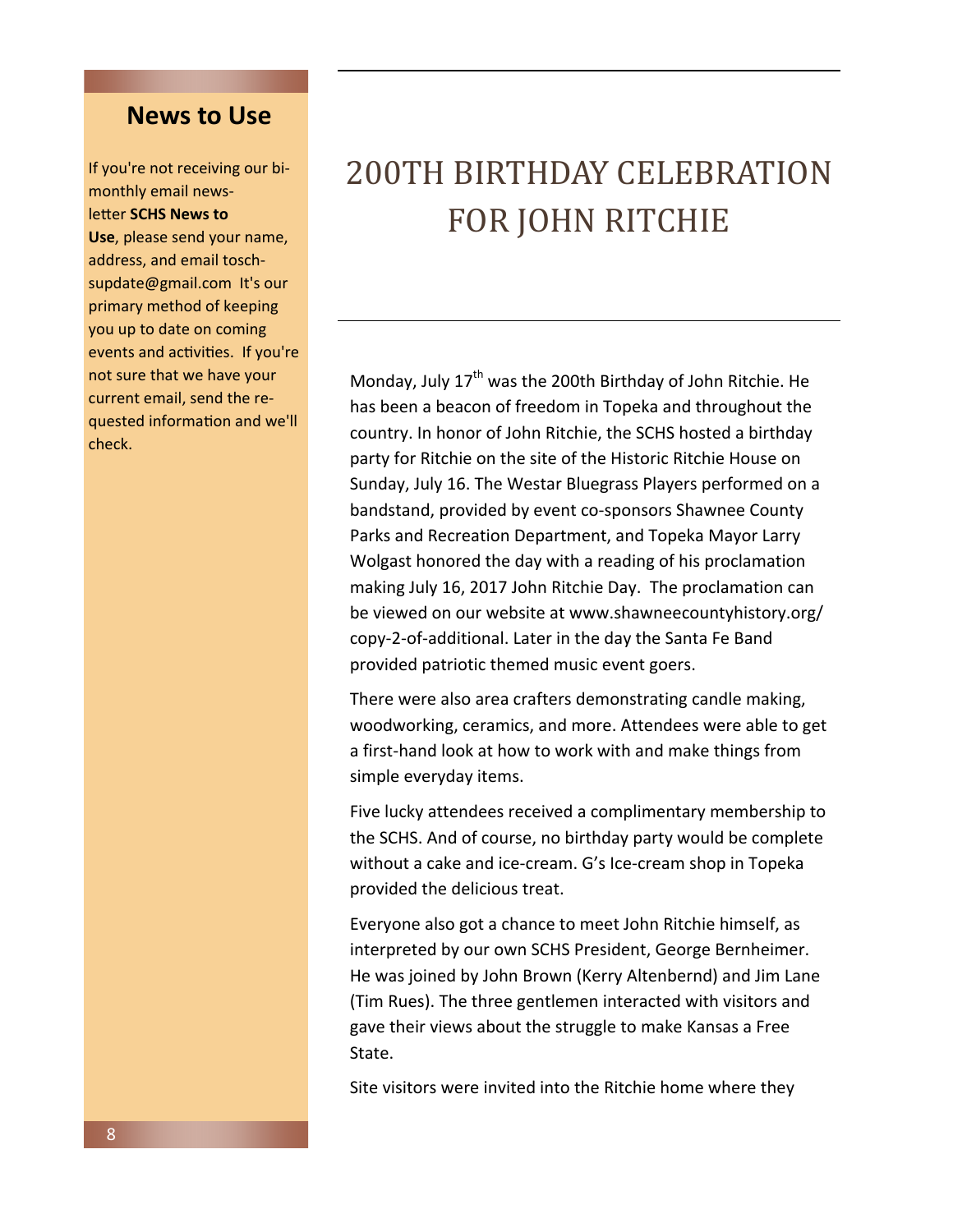

Historical Interpreters George Bernheimer, Tim Rues, and Kerry Altenbernd portraying John Ritchie, James Lane, and John Brown at the Shawnee County Historical Society John Ritchie 200th Birthday Anniversary celebration.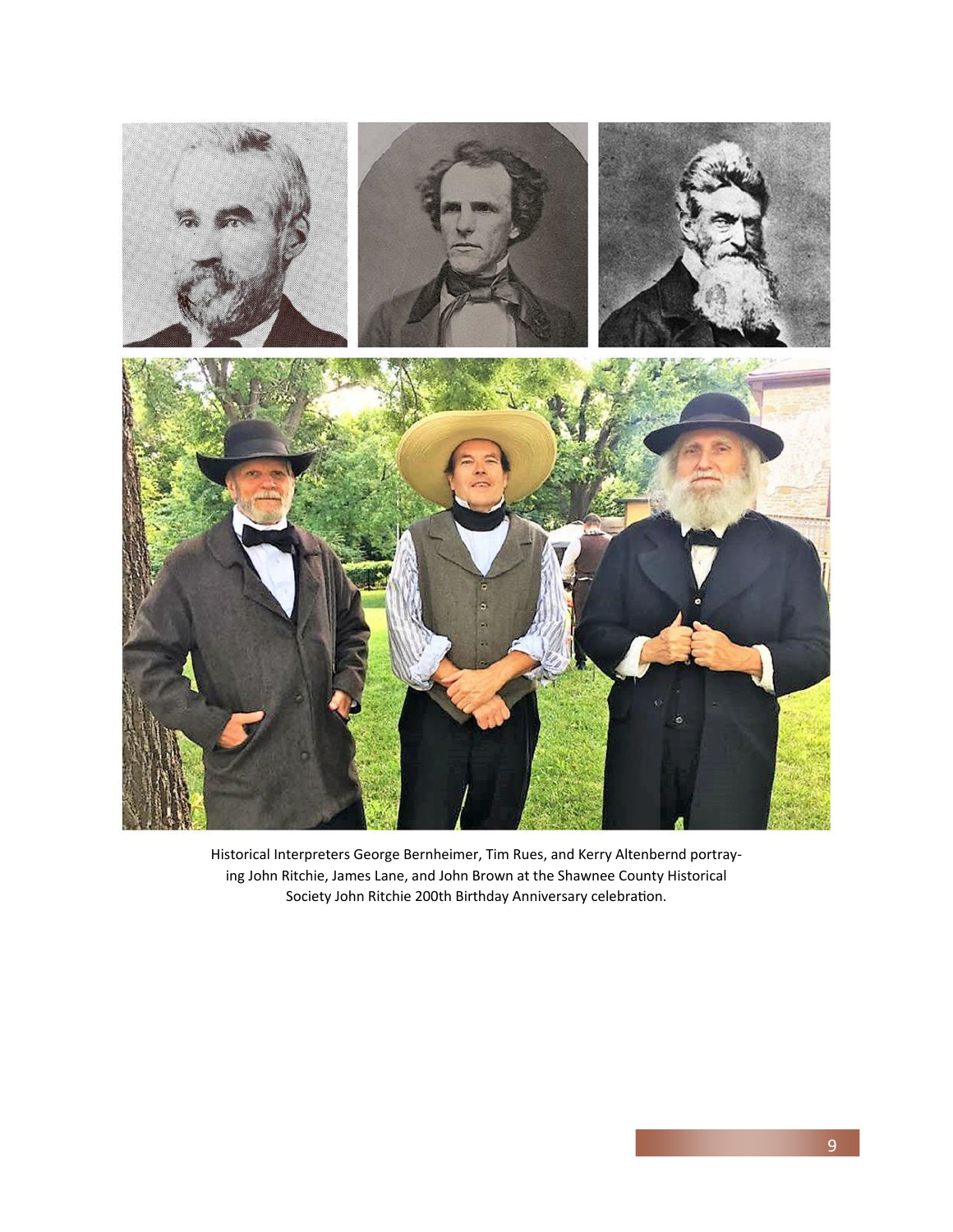

Our thanks to those of you that came out to Topeka Gives 2017 and supported your Shawnee County Historical Society and other community non-profits. The SCHS received \$2054 in contributions and match funds.



SCHS made \$55.08 between April and June 2017. One of the best ways you can help support the SCHS is to sign up for community rewards. It does not cost you anything and Kroger (Dillons) will donate a percentage of your spending to the groups and organizations you choose. You can learn

**www.kroger.com/ account/ enrollCommunityRewardsNow**

more at:

### **SCHS Memberships make great gifts for friends or family!**

### **MEMBERSHIP FORM**

Membership is from January-December, annually

MEMBERSHIP FORM (Please print)

| Yes! I wish to join the Society that preserves the past and celebrates our herit-                     |     |                   |                                |  |  |
|-------------------------------------------------------------------------------------------------------|-----|-------------------|--------------------------------|--|--|
| age.                                                                                                  |     |                   |                                |  |  |
| Name                                                                                                  |     |                   |                                |  |  |
| <b>Address</b>                                                                                        |     |                   |                                |  |  |
| City                                                                                                  |     |                   |                                |  |  |
| State                                                                                                 | Zip | Email             |                                |  |  |
| Home Phone                                                                                            |     | Cell Phone        |                                |  |  |
| Check type of membership:<br>$($ \$50.00) $)$                                                         |     | Regular (\$35.00) | Patron<br>Renovator (\$100.00) |  |  |
| Heritage Education Sustainer (\$150.00 +)                                                             |     |                   |                                |  |  |
| GIFT MEMBERSHIP (Please print)<br>\$ Gift Membership for someone I know who will benefit from member- |     |                   |                                |  |  |
| ship.                                                                                                 |     |                   |                                |  |  |
| (Photocopy this form for more than one. Use rates listed above.)                                      |     |                   |                                |  |  |

| (Photocopy this form for more than one. Use rates listed above.)  |     |                                               |  |  |  |
|-------------------------------------------------------------------|-----|-----------------------------------------------|--|--|--|
| Name                                                              |     |                                               |  |  |  |
| Address                                                           |     |                                               |  |  |  |
|                                                                   |     |                                               |  |  |  |
| State ________________                                            | Zip | Email <b>Exercise Service Service Service</b> |  |  |  |
| <b>VOLUNTEER for a COMMITTEE</b>                                  |     |                                               |  |  |  |
| [] Nominations [] Membership [] Publications                      |     |                                               |  |  |  |
| T T Annual Meeting/Socials T T T T T T T T T T T Public Relations |     |                                               |  |  |  |
| [ ] Landmark Preservation Committee                               |     | [] Education/Communications                   |  |  |  |

(Make checks to "Shawnee County Historical Society") Please send form(s) with your check to: Shawnee County Historical Society, P.O. Box 2201, Topeka, KS 66601-2201

Name \_\_\_\_\_\_\_\_\_\_\_\_\_\_\_\_\_\_\_\_\_\_\_\_\_\_\_\_\_\_\_\_\_\_\_\_\_\_\_\_\_\_\_\_\_\_\_\_\_\_\_\_\_\_\_\_\_

# **SCHS Membership Renewals for 2017**

Current members thru 7/15/ 2017

#### **Sustainer:**

Donald A. Chubb Jerry Estes Mildred Francis Carolyn Huebner David Laird Douglas J. Mauck Tom McClure Walter Menninger Jerry Powers Olive Stanford Charles T. Crawford John H. Gilbert MD

David J. Heinemann Patricia Michaelis Ann C. Strecker Glenn and Claire Swogger Warren E. Taylor Mary B. Voigt William O. Wagnon Cynthia Wahle Martin E. Wanamaker June Windscheffel Sustainer: Hon. Robert J. Dole

#### Tom Ellis **Renovator:**

Tuck Duncan Stu and Elinor Entz Dick and Dottie Hanger C. Heeb, MD Margie Hogue Jim and Kathy Maag Parrish Management Corp. John Pinegar Jim and Linda Slattery John Stauffer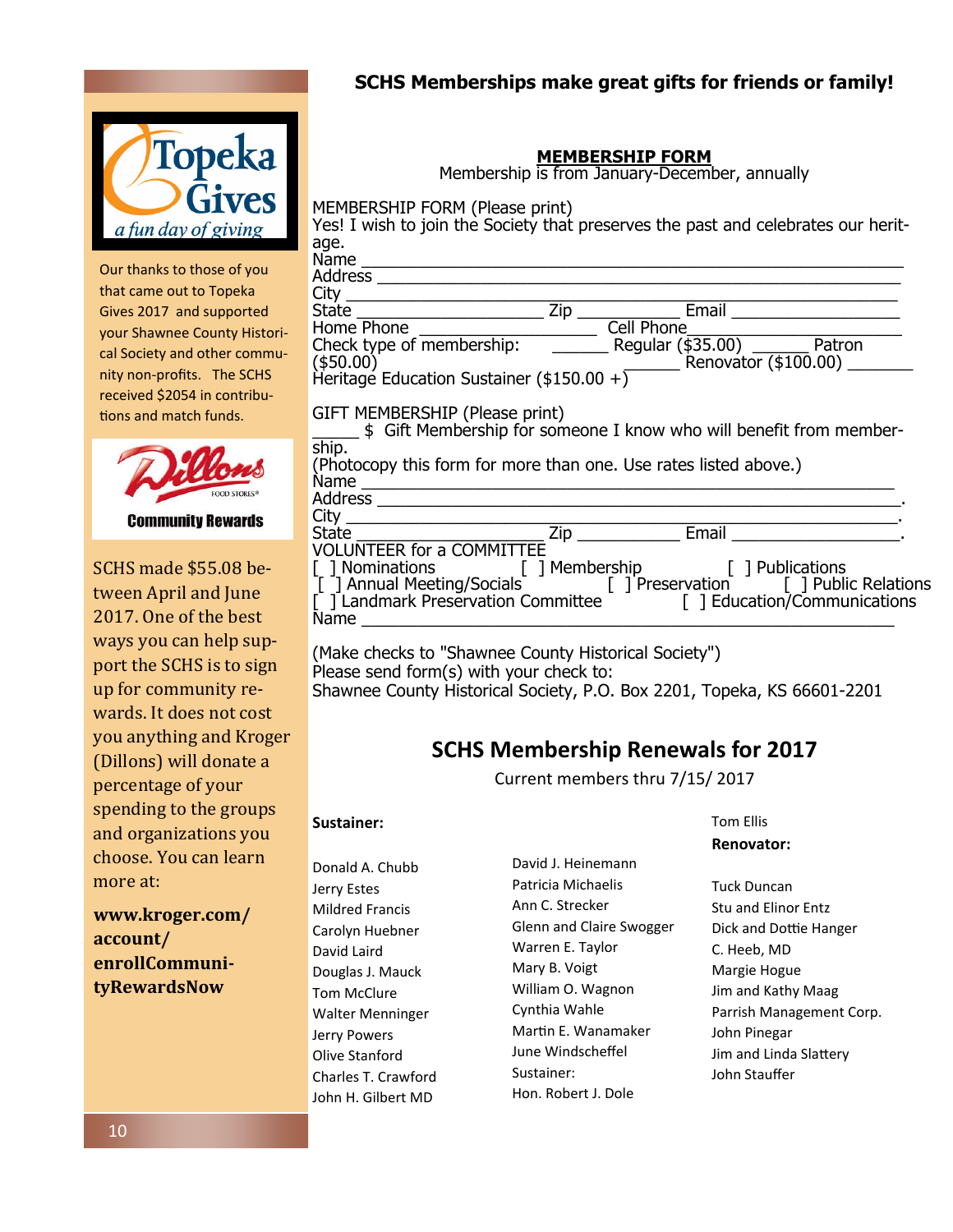Elizabeth Taylor Nancy Kassebaum Baker George and Diane Bernheimer Jon Boursaw Rachel and Duane Goossen Doug and Dorothy Iliff Martin Jones Ross Jory Charles (Mike) Lenen Patricia Michaelis Ramon and Eva Powers Donald C. Rutherfor Bryan Taggart Ann Strecker

#### **Patron:**

Charles and Linda Bowers Jeff Carson Duane A. Iles Chris Meinhardt Lona Morse Ramon and Eva Powers James N. Reardon Chris Schultz Margaret Post Ahrens Melba Banion Laura P. Bettis Betty Bomar Tim and Margaret Carkhuff Jeffrey S. Carson Civil War Roundtable of Eastern Kansas Sheldon Cohen Virginia M. Correa Bill Cutler Richard Friedstrom Patricia E. Decker L. A. and Lois Dimmitt Clark Duffy Hon. Karen Hiller Walter Hillmer Paul and Jeanne Hoferer Timothy Hrenchir Jim Lagerberg Jan W. Leuenberger

Melissa Masoner James A. McHenry, Jr. Richard Meidinger Tom Muth Austin and Marianna Nothern Alicia and John Salisbury Ralph E. Skoog Dale and Judyanne Somers Renee Stevens Herschel and Jacque Stroud Lawrence Tenopir Hon. Larry and Anita Wolgast Doug Wright

#### **Regular:**

Patricia Bonine Chris Bowers Dan and Helen Crow Douglas Dunton Julie Emerson Kathryn Fernkopf Eadie Flickinger Virginia Kay Foster Dr. Marilyn Fritzler Brian Hall Mike Hall Richard Jones Patricia Kane Susan Kendall Robert Lehnart Bill McFarland Terry Kieth Manies Andrew McHenry Eric McHenry Mark McHenry Bryce McHenry Barbara Patterson Luci Reamer Robert W. Richmond Grant and Jennifer Sourk Sheldon Wheaton Melinda I. Abitz **Betty Alderson** Gregory Allen Grace Hiebert Beam Terry E. Beck

Bryce Benedict Melvin Bruntzel Karen MarƟn Craig Carol W. Christensen Kay Conn Doug and Carol Cook Phil Coolidge James S. Daniel Jean and Celia Daniels Kurt Daniels Karen Dashnaw Robert L. Derstein Downtown Topeka, Inc. Shirley Driscoll Ethel Edwards Jerry and Barbara Estes **Betty Frantz** Tom and Linda Garrett Edna Greene Leon Graves Anne Greitl Mary A. Hall Johnathan Hart Anne and Ted Heim Thomas and Cinda Henderson **Regular Cont.** 

Terry Hobbs Linda Jeffrey Sandra Kassebaum Sally Kahle Robert E. Keeshan Ken Kerle Bob and Margaret Knecht Alice K. Landers Carolyn Litwin Patrick Macfee Roy and Judy Marks Linda McHenry Jacque McKibbin Jeanne ChrisƟe Mithen Ritchie A. Patterson Jim and Nancy Parrish Norma Peƫjohn Duane and Deborah Pomeroy Paul Post **Elliott Potter**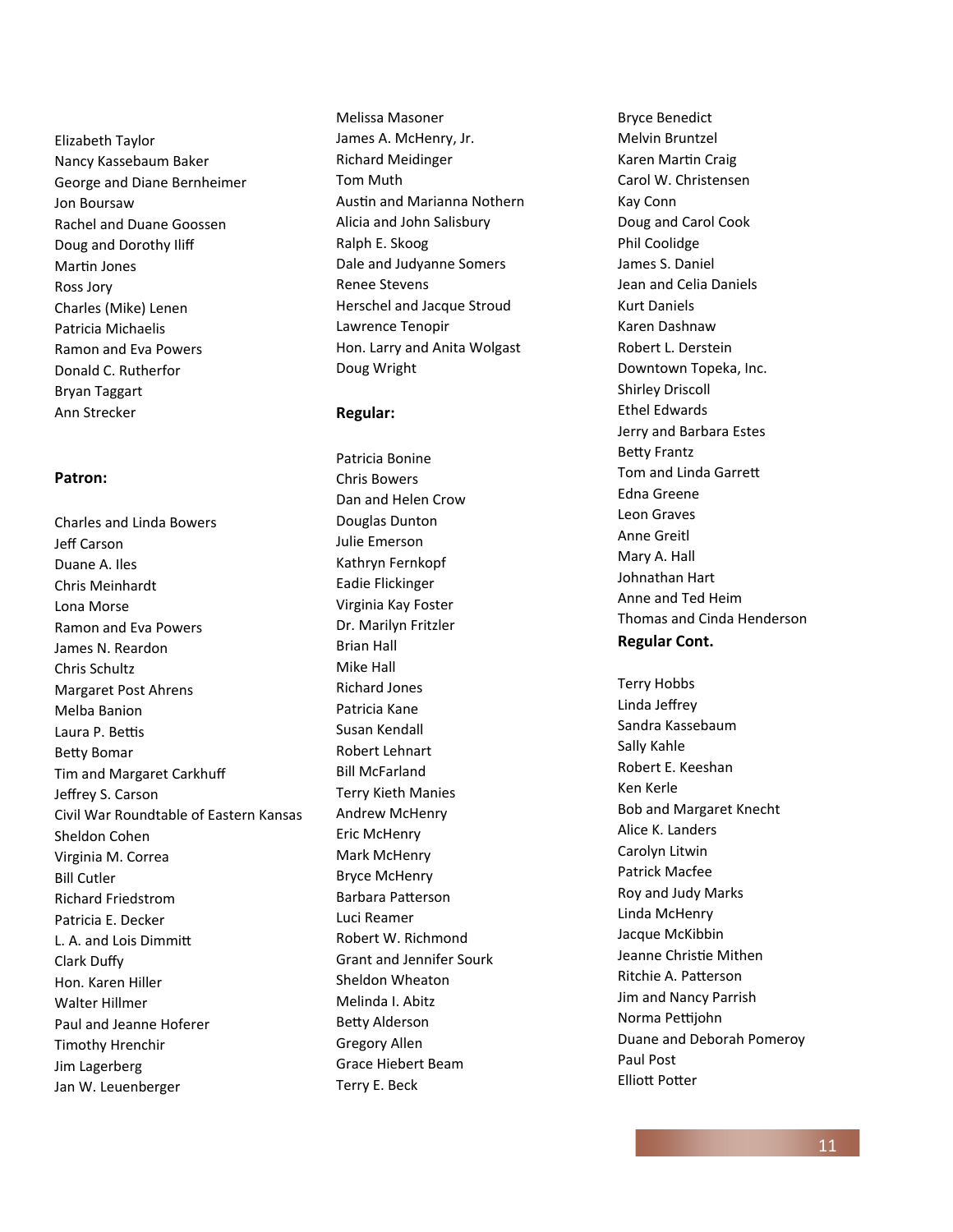

James (Jim) Henry Lane

**James H. Lane** "The Grim Chieftain," who finished out his Kansas political career as a U.S. senator, was born in Indiana in 1814. After studying law in his father's office, Lane was admitted to the bar in 1840, practiced law, and served with the Indiana Volunteers during the Mexican War.

Lane joined free-state forces and quickly became one of the most recognized Free State Party leaders. He was often crude and could be ruthless, but Lane believed in the in the idea of a free Kansas.

Lane served as president of the Topeka and Leavenworth constitutional conventions and was elected as one of the first Kansas senators. He also raised the "Frontier Guard," recruited and commanded "Lane's Brigade" (actually, the Third, Fourth, and Fifth Kansas Volunteers). Lane was responsible for forming the First Kansas Colored Volunteers, the first regiment of African American troops to see action on the side of the Union during the Civil War.

Lane shot and killed a neighbor in 1858 over a boundary dispute.

Robert H. Reeder Frank and Judith Sabatini Georgia Sandlin Joe and Nancy Sargent Marsha Sheahan Robert Rusty Steinmeyer Wanda Stevens Michael Stubbs Richard Taylor Topeka Genealogical Society Joan Wagnon Douglas Wallace

Watson Library, University of Kansas Rosemary Williamson Jack Wisman Carol Yoho

## **Lane's Trail and the Underground Railway By Morris W. Werner**

In the wintry twilight of a January day in 1859, a small caravan of wagons occupied by 30 or 40 escaped slaves approached the log cabin dwelling of Charles Smith in the southwest corner of Brown County. Several outriders escorted the party, whose leader was the notorious abolitionist, John Brown. This was Brown's last adventure in "Bleeding Kansas." A few months later he was captured and executed in an ill-conceived slave insurrection at Harpers Ferry, Virginia: martyred in the cause of emancipation. Sear fields and bare tree branches bracketed the lonely cabin in stark relief, but hot food and shelter from the elements was a welcome prospect for the exhausted little band on their long journey to freedom in Canada on the Underground Railway.

The Underground was necessarily clandestine and occult in Kansas Territory. Slaves were chattels, and those aiding in their escape could be prosecuted for receiving and concealing stolen property. Earlier on this particular day, an armed posse barred their passage at Dr. Albert Fuller's cabin at the crossing of Straight Creek two miles south of present Netawaka, where they had spent the previous night. When no move was made to arrest them, Brown loaded the slaves into wagons and boldly splashed through the ford and up the north bank to find that the posse had fled without firing a shot. By one account, Brown had stolen the slaves, wagons, and draft animals, and it was their owners who barred the road. Retreat was the better part of valor, however. No one doubted Mad John Brown's resolve to shoot it out if challenged. This incident has since been derisively dubbed "The Battle of the Spurs."

Smiths and Fullers were two of the armed stations established in 1856 by James H. Lane. His purpose was to provide protection for free-state settlers when Missouri River ports of entry into Kansas were blockaded by pro-slavery mobs. Lane called for a free state army to assemble in Iowa, cross the Missouri River into Nebraska, and enter Kansas near the mouth of Pony Creek in Brown County. Three hundred armed men under James Redpath and an additional thirty men led by Preston B. Plumb responded to the challenge. They met and established a settlement which they named Plymouth in the southeast corner of S15 T1S R15E. Plymouth became a post office in 1858 with Morgan Willett as postmaster. Another station named Lexington was planted two or three miles southeast of Sabetha. E. P. Harris is identified as the proprietor. He abandoned his claim in 1863 at the time of the Quantrill raid on Lawrence. At this point, the trail passed due south, paralleling the west boundary of Brown County to Smith's Station and thence to Fullers. A settlement was made in Calhoun County at present Holton, later to become the county seat of Jackson County. The southern terminus of the trail was Rochester, a hamlet on the Ft. Leavenworth and Ft. Riley Military Road north of Topeka.

Lane's Trail saw little or no immigrant traffic after 1856. Lane erected stone cairns on hilltops to serve as guideposts, but it was not sufficiently marked to be recorded by the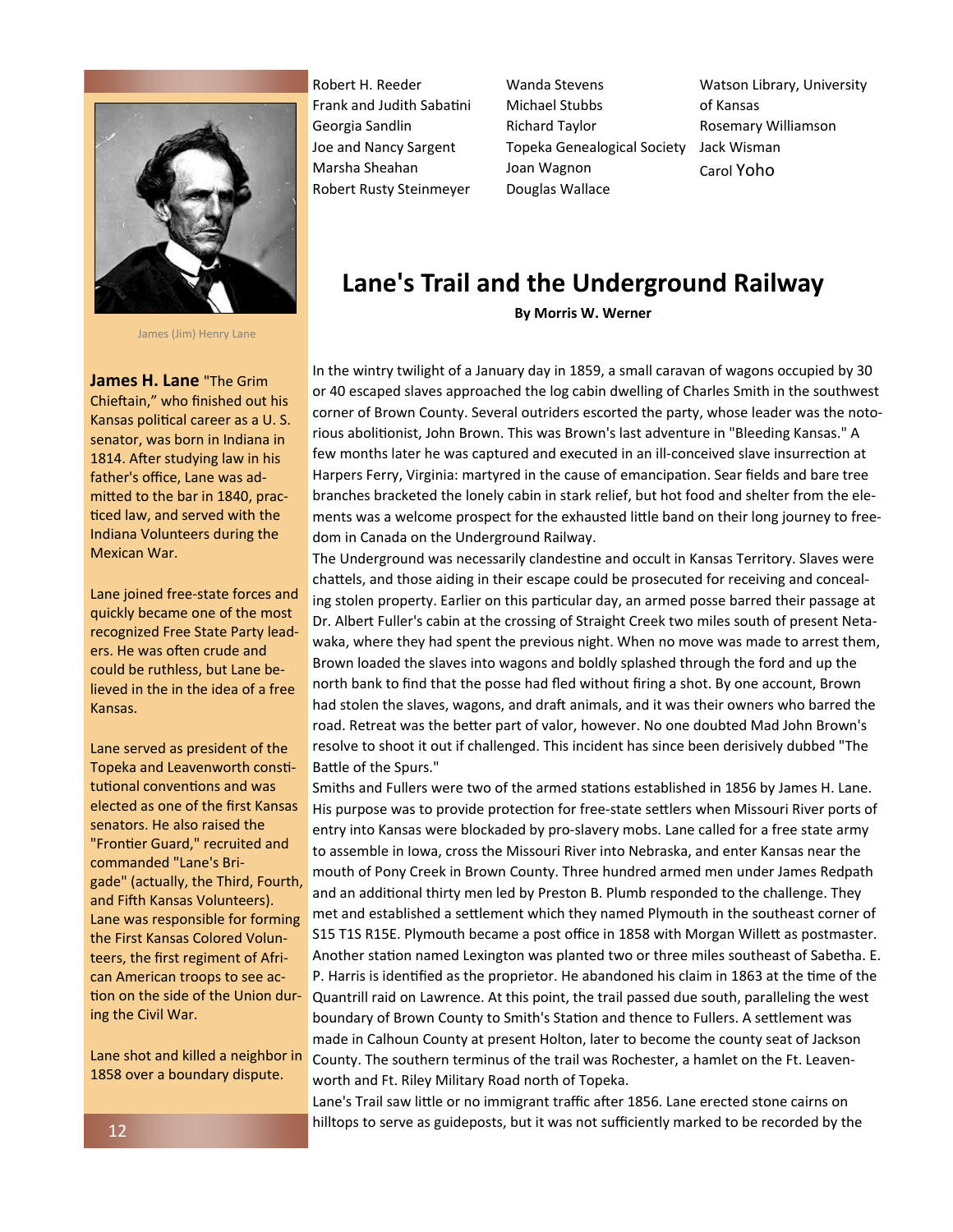Territorial Surveys of 1857-60. This isolation made it an ideal route for the Underground, and the existence of freestate settlers along the trail guaranteed their safety.

In 1857 a colony of a dozen or more families, related by blood and affinity, from Painted Post and Castle Creek, New York, settled at the head of Pony Creek, naming their town Albany in honor of the capital of their native state. Albany was two miles north of present Sabetha on the east edge of Nemaha County. Among these pioneers were the families of William and Samuel Slosson, John and William Graham, Noble H. Rising, John Tyler, George Lyons, Edwin Miller and Elihu Whittenhall. These men were destined to exert considerable influence on the civil, military, and economic affairs of the two counties in the next quarter century. Educated, cultured, and possessed of sound business acumen, they were whole-hearted supporters of Free State principles.

The Slossons and Grahams quickly realized the potential of the Lane Trail, and were instrumental in organizing a branch of the Underground Railway known as League No. 40. Many slaves escaped to freedom in the next five years, but no written records exist of names or numbers. Some slaves reaching Albany in 1862 were provided homes and employment in the area. Among these were five Holden siblings, their mother, and two Russell siblings: Daniel and Lena. Fanny Whittenhall, wife of W. G. Sargent, taught Jane Holden to read and write and maintained an extended correspondence with her friend long after Jane married a man named Scott and moved away from Albany. Charles Holden married Lena Russell; Cora Holden married Thomas Frame, and another sister married ex-slave John Masterson. One of the Holden brothers served in the Union Army and was killed in action. His mother eventually received \$1800 in back pay and pension. Although most of the freedmen moved elsewhere after the War, E. J. Holden owned a 10 acre tract on the east edge of Albany some 50 years later according to the 1912 Atlas of Nemaha County. John Brown spent his last night in Kansas in the Elihu Whittenhall cabin, which he shared with family members and the only cabinet grand piano in Kansas Territory. The following day William Graham escorted Brown's party to the Missouri River in Nebraska Territory.

Also in 1857, a post office named Powhattan was established on the stage coach route from St. Joseph to Salt Lake City, which has been identified with the Underground Railway. This village was located in the extreme southwest corner of Brown County in the NW1/4 S32 T4S R15E. It should not be confused with the town of the same name south of Hiawatha. Modern Powhattan did not exist until the Chicago Rock Island and Pacific Railroad built through Brown County in the 1880s. Only a pioneer cemetery marks the site of Old Powhattan on the Wetmore quadrangle of the U. S. Geological Survey. Escaped slaves sheltered at Old Powhattan perhaps reached Albany on a trail west of Gregg Creek through Pleasant Spring (Granada) and Capioma. This was a well traveled road as far as Capioma, but after Kansas was admitted as a free state in 1861, the need for secrecy diminished.

By the time the St. Joseph and Grand Island Railroad by-passed Albany in favor of Sabetha in 1870, Albany had faded away. Today only a two story frame house built of native black walnut, and a pioneer cemetery remain from the original settlement. Edwin Miller physically removed his hotel to Sabetha. John Tyler settled on Cedar Creek two miles southwest of Fairview at a crossing which may have been used by emigrant parties as early as 1844. It is logical to assume that it was used by Gen. Lane in 1856, since it aligns north and south with Lexington and Smith's Station at the Gregg Creek crossing. The Tyler family cemetery is a mute testament to the contributions of this pioneer family. Noble H. Rising built the Granada Hotel at Pleasant Spring in 1858, and was a partner with George Lyons in a store at Sabetha in 1859. The following year he built Log Chain Station for the Pony Express on a branch of Muddy (Locknane) Creek.

John Graham, William Miller, and Robert Hale of Albany were killed at the Battle of Chickamagua in 1863 while serving in the 8th KS Vol. Inf. The 8th sustained more than 50% casualties in the fighting. Arthur W. Williams, who founded Sabetha on his farm in 1859, was captain of Company D. He moved to Seneca after the War, where he died in 1886. Graham County, Kansas, is named for John Graham.

After the War some effort was directed to resettle freed slaves in Kansas. The Freedman's Bureau was instrumental in this activity, but "Exodusters" made little impact on the state as a whole. Understandably, many ex-slaves were reluctant to leave their Southern roots for the gift of 40 acres of unimproved land in a harsh climate and little access to capital. Nicodemus in Graham County, Kansas, is a notable exception. This colony achieved a measure of success through hard work and cooperative effort. In many respects, Nicodemus represents the culmination of what the Free State movement in Kansas was all about.